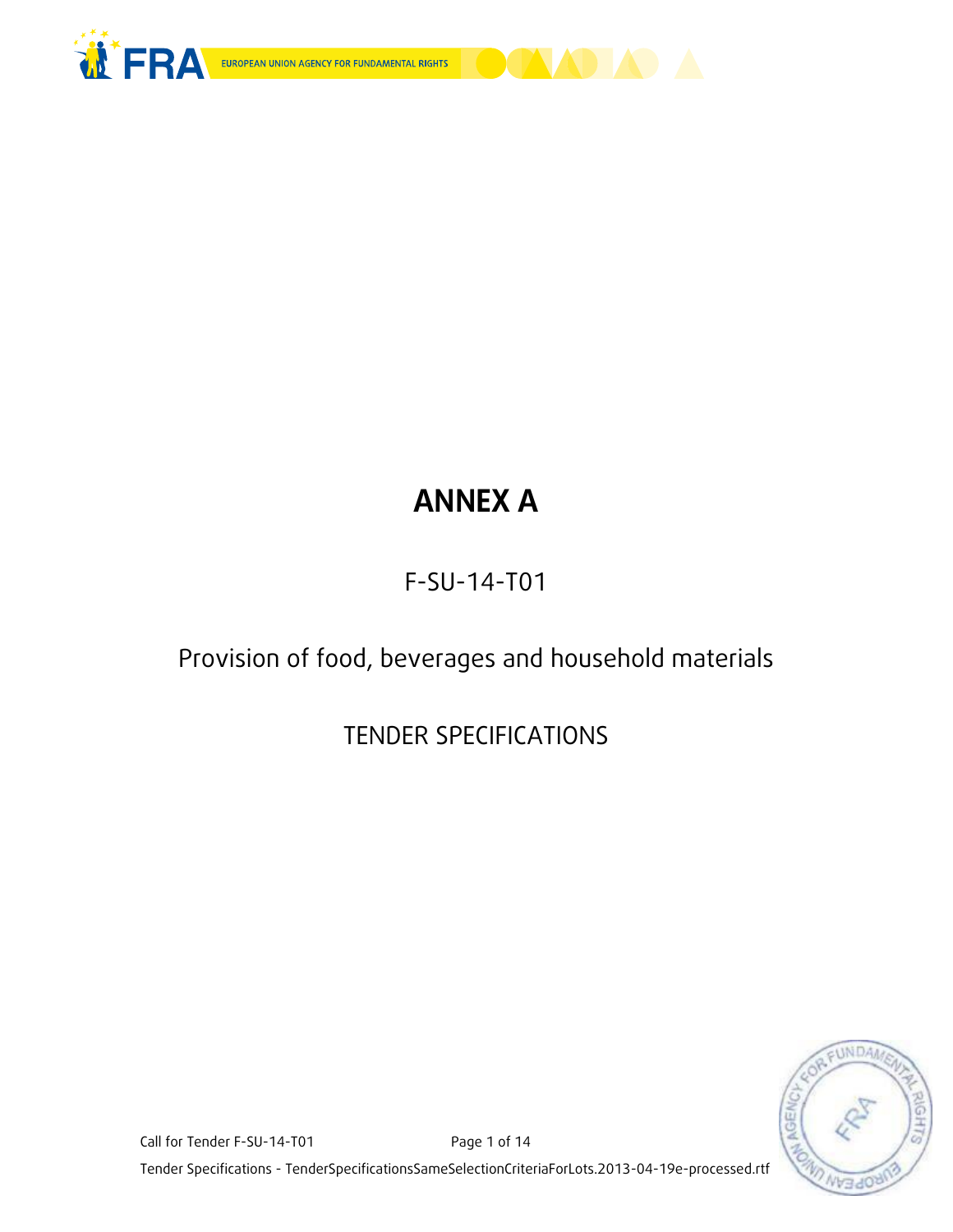

## **1. Description of the tender**

The subject of the contract is the provision of food, beverages and household materials to the Contracting Authority.

The contract notice for the present call for tenders was published on 23/05/2014 with reference number 2014/S 099-172129.

## **2. Division into lots**

This tender is not divided into lots. Submission of a tender for only some of tasks to be performed under the contract will lead to the rejection of the tender.

## **3. Purpose of the tender**

The purpose of this invitation to tender is to award a Framework Supplies contract for the provision of food, beverages and houselhold materials.

The contracting authority intends to award a maximum of three (3) framework contracts, in cascading and descending order, for the delivery of goods as specified in Annex A.1 Technical Specifications, provided that there is a sufficient number of economic operators that satisfy the selection criteria or a sufficient number of admissible tenders which meet the award criteria.

The multiple framework contracts will take the form of contracts which are separate but concluded on identical terms with each of the successful tenderers. Framework contracts involve no direct commitment and, in particular, do not constitute orders per se. Instead, they lay down the legal, financial, technical and administrative provisions governing the relations between the contracting authority and the contractor during the period of its validity. Specific contracts or Order Forms will be issued throughout the validity of the framework contract. Such specific contracts or orders will be attached to the framework contract. The draft framework contract (Annex B) specifies the basic conditions applicable to any assignment placed under its terms. Signature of a framework contract does not oblige the contracting authority to place an assignment. The framework contract does not preclude the contracting authority from assigning tasks in the areas set out above to the other contractors or from having these tasks carried out by contracting authority's staff.

## **4. Place of delivery or performance**

The place of delivery of the supplies shall be the Contracting Authority's premises or any other place indicated in Annex A.1 Technical Specifications.

## **5. Duration**

The framework contract(s) resulting from the present call for tenders shall enter into force the date on which it is signed by the last contracting party.

The framework contract(s) will have an initial duration of one (1) year from the date of signature EUNDAN and may be renewed up to three (3) times for an additional period of one (1) year each time. The contract shall be renewed automatically under the same conditions, unless written

**NGE**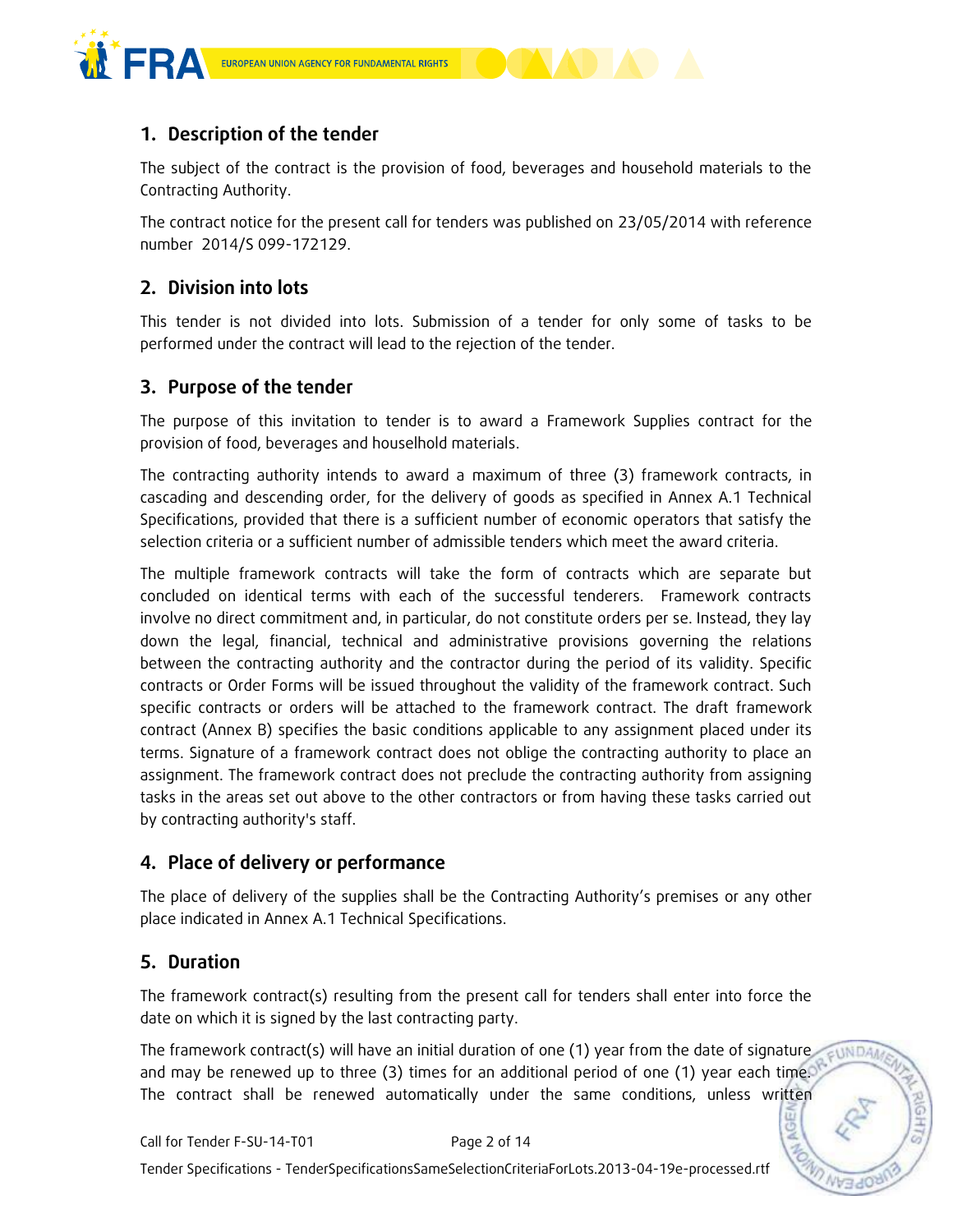

notification to the contrary is sent by one of the contracting parties and received by the other before expiry of the period indicated in the Draft Framework Contract (Annex B). Renewal does not imply any modification or deferment of existing obligations. The duration of the framework contract(s) shall not exceed four (4) years.

Implementation of the contract(s) may not start before the date on which the contract enters into force.

## **6. Volume**

The maximum contract amount has been estimated at 60.000,00 EUR excluding VAT. The contracting authority may exercise the option to increase the estimated contract amount at a later stage via negotiated procedure with the successful tenderer(s) in accordance with Article 134 (1) (e) and (f) of the Rules of Application of the Financial Regulation.

## **7. Terms of payment**

The payment arrangements governing the contracts resulting from the present call for tenders are detailed in the relevant articles of Annex B – Draft Framework Contract. Tenderers are strongly advised to carefully read those articles before submitting their tenders.

## **8. Financial guarantees**

No financial guarantees are required.

## **9. Participation in the tendering procedure**

Participation in tendering procedures is open on equal terms to all natural and legal persons coming within the scope of the Treaties and to all natural and legal persons in a third country which has a special agreement with the Communities in the field of public procurement on the conditions laid down in that agreement<sup>1</sup>.

## **10. Consortia or group of service providers**

Joint tenders submitted by several economic operators (a consortium or a group of companies) are allowed. In such cases, one of the members must be designated as the group leader or group manager. All members of a consortium or a group of companies (i.e. the leader and all other members) are jointly and severally liable towards the contracting authority. Changes in the composition of the consortium or group of companies must be expressly authorised by the contracting authority.

Tenderers submitting joint bids shall describe how their cooperation will be organised in order to perform the tasks specified in Annex A.1 Technical Specifications.

-

Tender Specifications - TenderSpecificationsSameSelectionCriteriaForLots.2013-04-19e-processed.rtf

EUNDA <sup>1</sup> Please note that the European Union Agency for Fundamental Rights is not part of the Agreement on Government Procurement (GPA) concluded within the World Trade Organisation. Therefore, the Agency's procurement procedures are not open to tenderers from GPA countries.**NGE**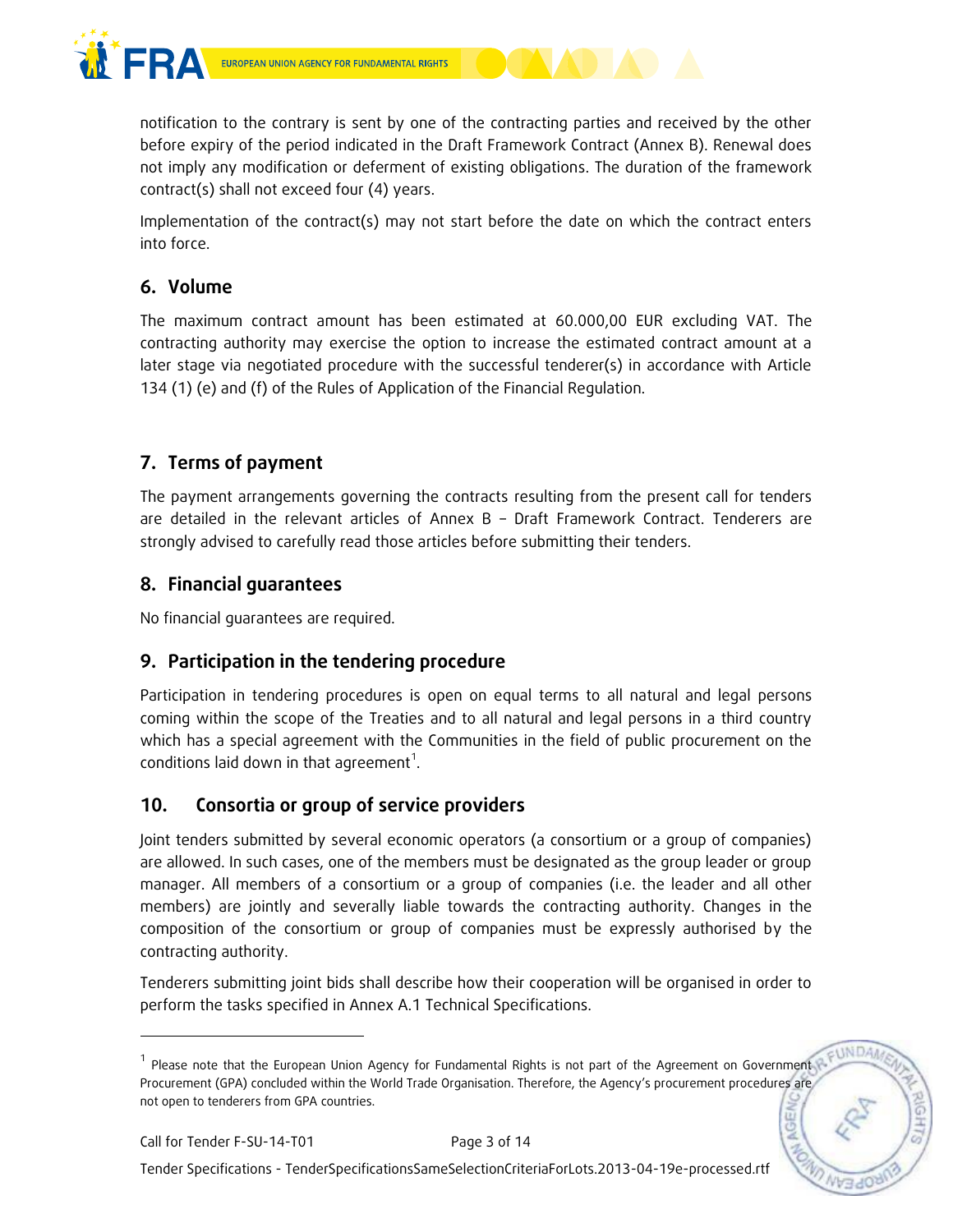

Joint tenders will be assessed as follows:

- The exclusion criteria will be assessed in relation to each economic operator individually. The Declaration of Honour with respect to the Exclusion Criteria and Absence of Conflict of Interest included in Annex C, duly signed and dated, stating that the tenderer is not in one of the exclusion situations, must be provided by each member of the consortium or the group.
- The selection criteria for economic and financial capacity will be assessed in relation to each economic operator individually. However, economic and financial criteria that shall be achieved above a certain minimum threshold (as specified in the selection criteria mentioned below) will be assessed in relation to the consortium or group of companies as a whole.
- The selection criteria for technical and professional capacity will be assessed in relation to the consortium or group of companies as a whole.

## **11. Subcontracting**

Any intention to subcontract part of the contract must be clearly stated by the tenderer in Annex C. Tenderers must indicate the maximum percentage of the contract they intend to subcontract and the identity of those subcontractors they intend to work with whose intended share of the contract is above 10% of the total contract amount, and clearly state the nature of their links to those subcontractors.

For each subcontractor identified in the tender, tenderers must provide a Letter of Intent signed by the subcontractor stating their unambiguous undertaking to collaborate with the tenderer.

Offers involving subcontracting will be assessed as follows:

- The exclusion criteria of all identified subcontractors whose intended share of the contract is above 10% will be assessed. The Declaration of Honour with respect to the Exclusion Criteria and Absence of Conflict of Interest included in Annex C, duly signed and dated, stating that the subcontractor is not in one of the exclusion situations, must be provided by each identified subcontractor.
- Where the tenderer relies on the economic, financial, technical and professional capacity of the identified subcontractor(s) to meet the selection criteria, subcontractors shall be treated as if they were partners in a consortium or a group of companies for the purposes of the evaluation of the selection criteria, and therefore, they shall provide proof of economic, financial, technical and professional capacity as well.

Tenderers must inform the subcontractor(s) and include in their Letter of Intent that the provisions referring to checks and audits included in the Draft Contract (Annex B) may be applied to them.

Once the contract has been signed, the provisions regarding subcontracting included in the Draft Contract will apply. The contracting authority retains the right to approve or reject the proposed subcontractors.

If the tender includes subcontracting, it is recommended that contractual arrangements with subcontractors include mediation as a method of dispute resolution.

EUNDA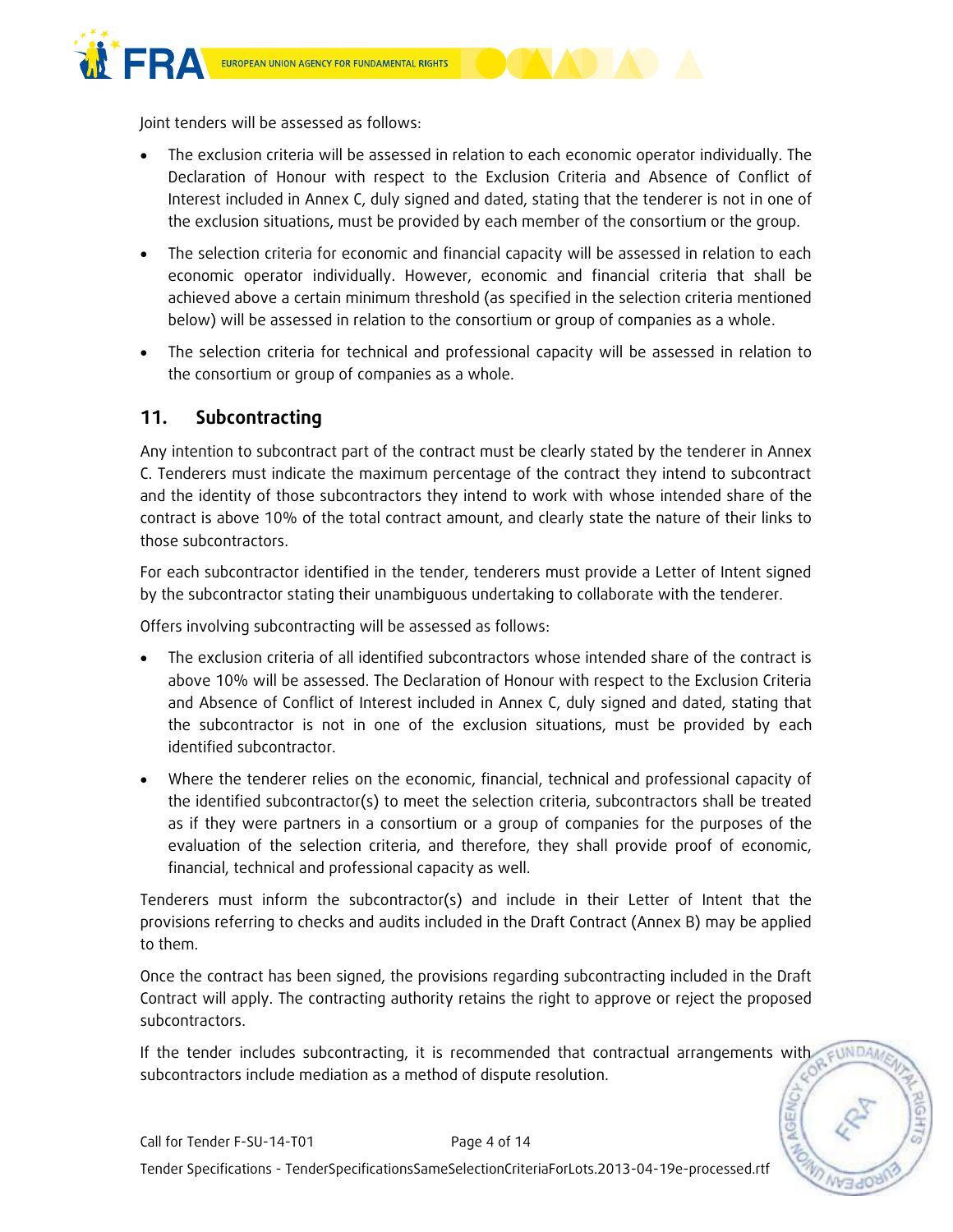



## **12. Visits to premises**

A visit to the premises is not foreseen.

## **13. Date and place of opening of the tenders**

Tenders will be opened at 10:30 hrs on 17/07/2014 at the contracting authority's address. An authorised representative of each tenderer may attend the opening of the bids. Companies wishing to attend are requested to notify their intention by sending a fax or e-mail at least 72 hours in advance to the fax or e-mail. This notification must be signed by an authorised officer of the tenderer and specify the name of the person who will attend the opening of the bids on the tenderers behalf.

## **14. Contacts between the tenderer and the contracting authority**

In principle, no contact is permitted between the contracting authority and the tenderers during the tendering procedure.

However, in exceptional circumstances contact may be made on the tenderers initiative before the final date for the submission of bids, in order (and only for this reason) to clarify the nature of the contract.

Such requests for further information may be made by fax, e-mail or to the address below:

| European Union Agency for Fundamental Rights                 |  |
|--------------------------------------------------------------|--|
| Invitation to tender No: F-SU-14-T01                         |  |
| Administration                                               |  |
| Schwarzenbergplatz 11                                        |  |
| Vienna 1040 - Austria                                        |  |
| Fax: +43 (0)1 580 30 691 ; e-mail: procurement@fra.europa.eu |  |

Insofar as it has been requested in good time, the additional information will be sent simultaneously to all economic operators who requested the tender documents or who have expressed interest in submitting a tender, as soon as possible and no later than six calendar days before the deadline for the submission of tenders or, in the case of requests for information received less than eight calendar days before the deadline for the submission of bids, as soon as possible after the request for information has been received. The contracting authority will not process any request for additional information made less than five working days before the deadline for submission of tenders.

The answers to the requests for additional information will also be posted on http://fra.europa.eu/en/about-fra/procurement. The website will be updated regularly and it is the tenderers' responsibility to check for updates and modifications during the tendering period.

Similarly, contact may in exceptional circumstances be made on the contracting authority's initiative:

a. before the final date for the submission of bids, in order to inform interested parties of an EUNDAI error, a lack of precision, an omission or any other material shortcoming in the drawing up of the documents of the invitation to tender; or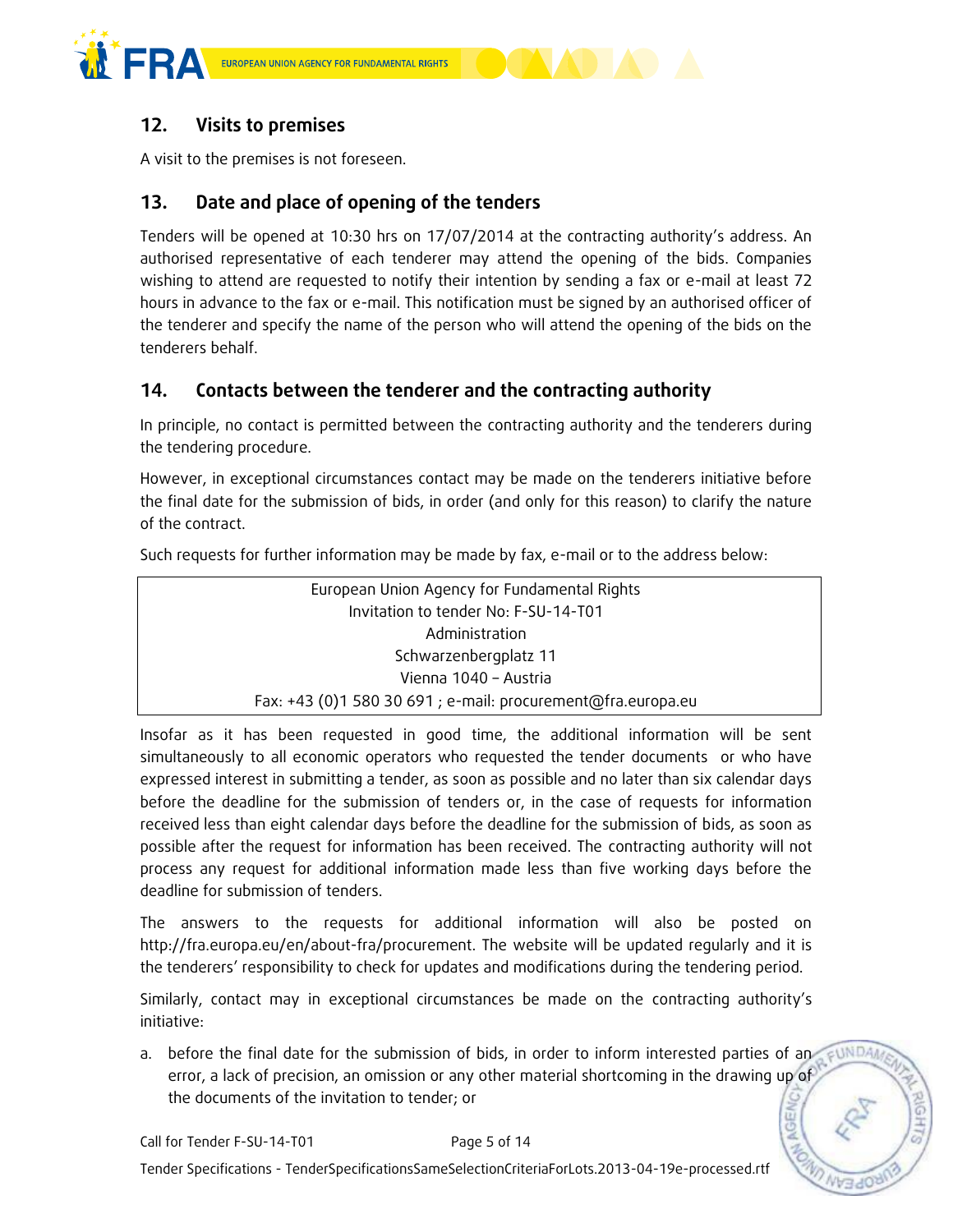



Please note that in any event such contact may not result in a modification of the terms of the bid.

## **15. Alteration or withdrawal of tenders**

Tenderers may alter or withdraw their tenders by written notification prior to the deadline for submission of tenders. No tender may be altered after the deadline for submission. Withdrawals must be unconditional and will end all participation in the tender procedure.

Any such notification of alteration or withdrawal must be prepared and submitted in accordance with the instructions on how to submit tenders included in the Invitation to tender, and the envelope must also be marked with "alteration" or "withdrawal" as appropriate.

## **16. Variants**

Variant solutions are not allowed and will not be taken into consideration.

### **17. Assessment of the tenderers**

Tenderers will be assessed on the basis of the exclusion (Phase I) and selection (Phase II) criteria described below.

#### **17.1 Exclusion criteria (Phase I)**

The aim of this phase is to assess if tenderers fall in any of the exclusion situations listed below and therefore, cannot take part in the tender procedure.

#### **17.1.1 Exclusion situations**

Tenderers shall be excluded from participation in the present procurement procedure if:

- a. they are bankrupt or being wound up, are having their affairs administered by the courts, have entered into an arrangement with creditors, have suspended business activities, are the subject of proceedings concerning those matters, or are in any analogous situation arising from a similar procedure provided for in national legislation or regulations;
- b. they or persons having powers of representation, decision making or control over them have been convicted of an offence concerning their professional conduct by a judgment of a competent authority of a Member State which has the force of *res judicata;*
- c. they have been guilty of grave professional misconduct proven by any means which the contracting authority can justify including by decisions of the EIB and international organisations;
- d. they are not in compliance with their obligations relating to the payment of social security contributions or the payment of taxes in accordance with the legal provisions of the country EUNDAM in which they are established or with those of the country of the contracting authority or those of the country where the contract is to be performed;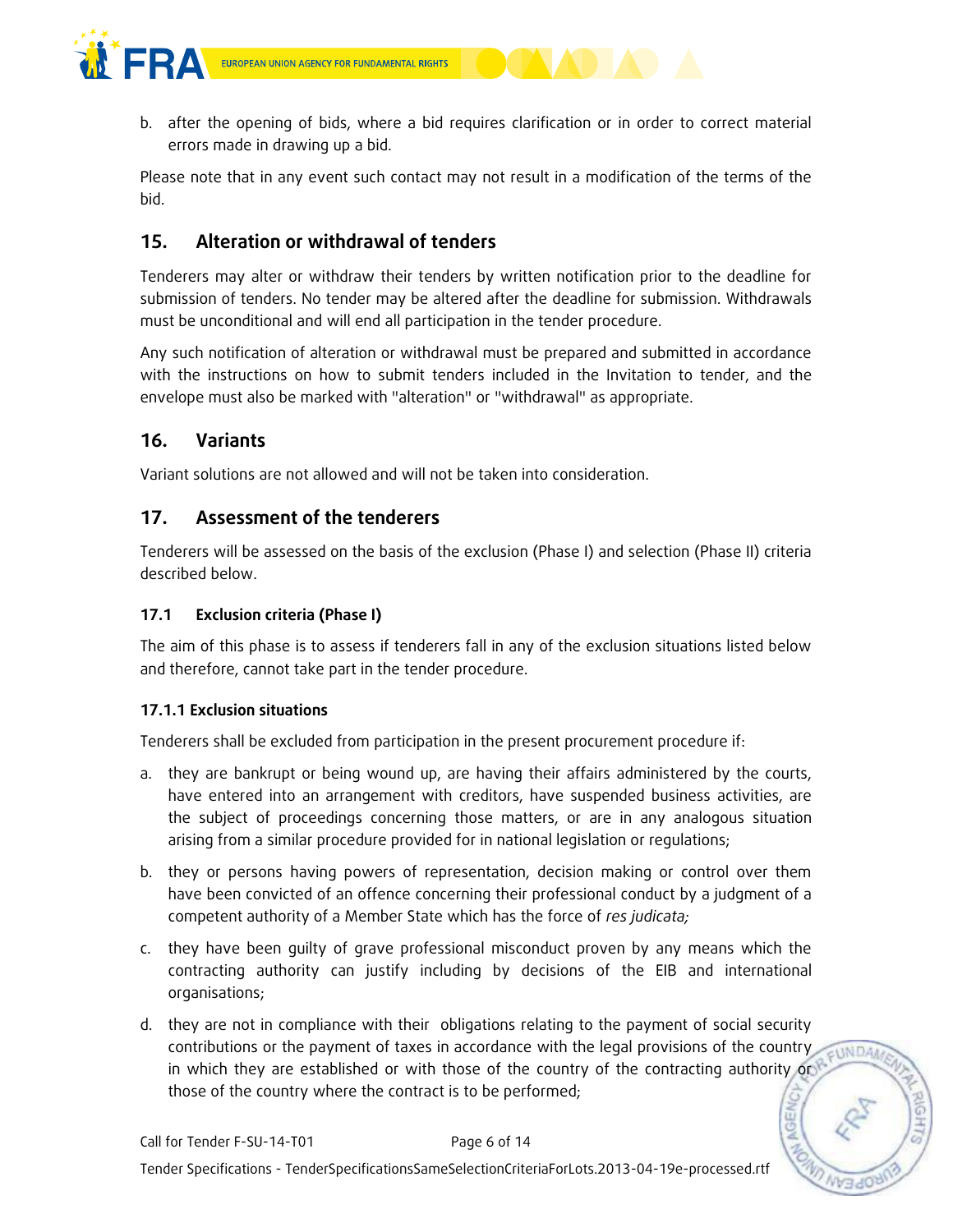



- e. they or persons having powers of representation, decision making or control over them have been the subject of a judgment which has the force of *res judicata* for fraud, corruption, involvement in a criminal organisation, money laundering or any other illegal activity, where such illegal activity is detrimental to the Union's financial interests, and
- f. following another procurement procedure or grant award procedure financed by the Union's budget, they have been declared to be in serious breach of contract for failure to comply with their contractual obligations.

Tenderers shall be excluded from the award of the contract if, during the present procurement procedure:

- g. are subject to a conflict of interest, and
- h. are guilty of misrepresentation in supplying the information required by the contracting authority as a condition of participation in the contract procedure or fail to supply this information.

#### **17.1.2 Documentary evidence**

At the tendering stage, tenderers shall declare that they are not in one of the situations listed above by submitting a signed Declaration of Honour and Absence of Conflict of Interest, in accordance with the form included in Annex C.

In addition, the tenderer to whom the contract is to be awarded (including all members of the consortium or group of companies and identified subcontractors whose intended share of the contract is above 10%) shall provide, within fourteen (14) calendar days and preceding the signature of the contract, the following documents as proof that the tenderer is not in one of the situations described above:

- for points (a), (b) and (e) above, recent extract(s) from the judicial record or, failing that, an equivalent document(s) recently issued by a judicial or administrative authority in the country of origin or provenance showing that those requirements are satisfied
- for points (a) or (d) above, a recent certificate issued by the competent authority of the State concerned.

Where the document or certificate referred to in the first two bullet points is not issued in the country concerned and for points (c) and (f) above, it may be replaced by a sworn or, failing that, a solemn statement made by the interested party before a judicial or administrative authority, a notary or a qualified professional body in his country of origin or provenance.

Depending on the national legislation of the country in which the tenderer is established, the document referred to above shall relate to legal persons and/or natural persons including, where considered necessary by the contracting authority, company directors or any person with powers of representation, decision-making or control in relation to the tenderer.

The contracting authority may waive the obligation of a tenderer to submit the documentary evidence referred to above if such evidence has already been submitted to it for the purposes of **EUNDAM** another procurement procedure and provided that the issuing date of the documents does not exceed one year and that they are still valid. In such a case, the tenderer shall declare on his

**AGE**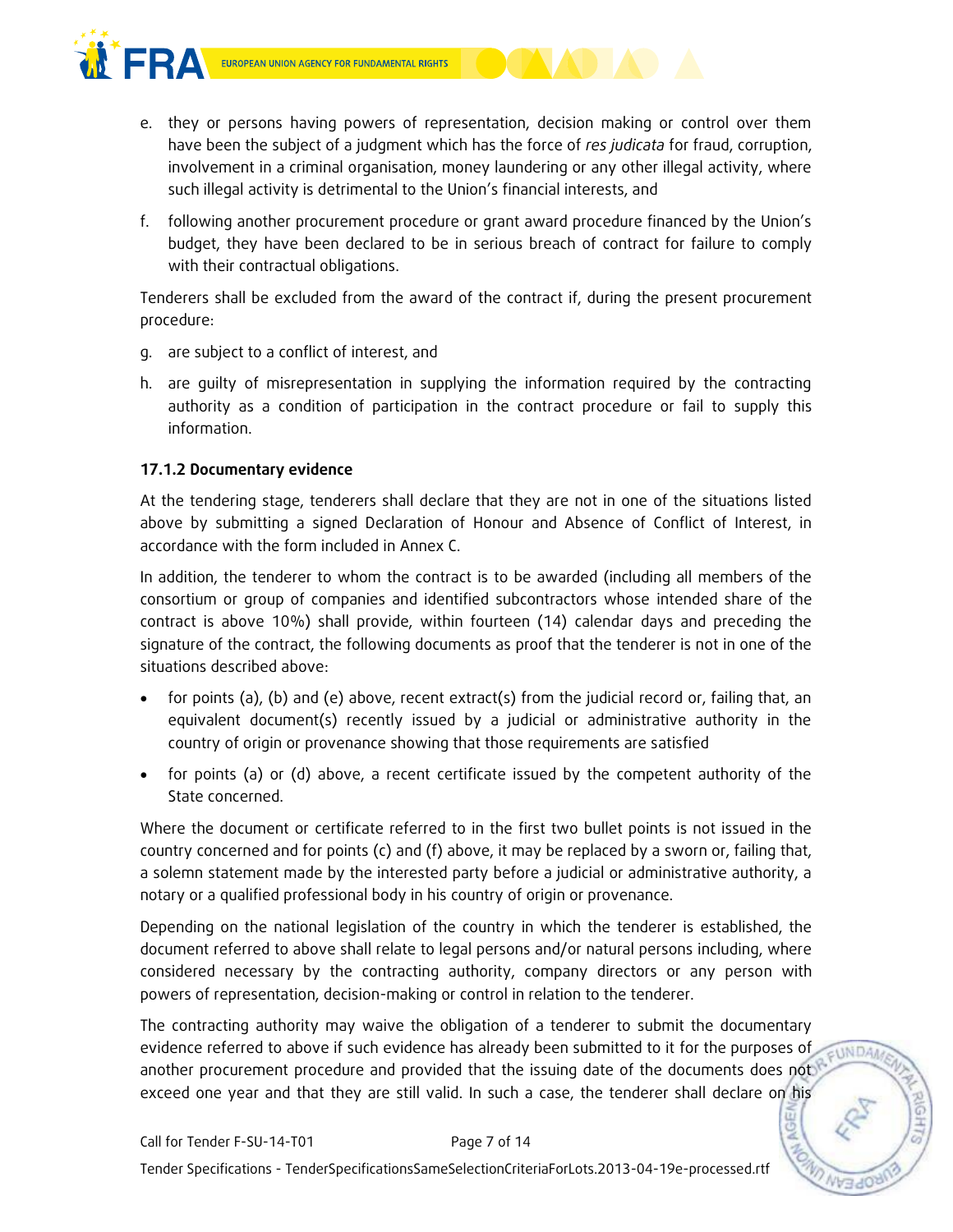

honour that the documentary evidence has already been provided in a previous procurement procedure and confirm that no changes in his situation have occurred.

Administrative or financial penalties may be imposed by the contracting authority on tenderers who are in one of the exclusion situations after they have been given the opportunity to present their observations.

These penalties are detailed in Article 109 of the Financial Regulation No 966/2012 of 25 October 2012 (OJ L 298 of 26 October 2012) and Article 145 of the Commission Delegated Regulation No 1268/2012 of 29 October 2012 on the rules of application of the Financial Regulation (OJ L 362 of 31 December 2012).

#### **17.2 Selection criteria – Phase II**

The aim of this phase is to assess if tenderers have sufficient economic and financial capacity and sufficient technical and professional capacity to perform the contract.

#### **17.2.1 Economic and financial capacity**

Proof of economic and financial capacity of the tenderers shall be furnished by the following documents and minimum requirements:

(a) Copy of the financial statements (balance sheets, and profit and loss accounts) for the last two (2) financial years for which accounts have been closed, where publication of the accounts is required under the company law of the country in which the economic operator is established.

The minimum average annual turnover of the tenderer shall be of 30.000,00 EUR. In case of a consortium, the annual average turnover for each of the partners shall be presented. The sum of the annual average turnovers of each partner will be taken into account to reach the minimum annual average turnover of 30.000,00 EUR.

In case of a consortium, each consortium member shall present their own financial statements.

If the tenderer is not obliged to publish its accounts under the law of the state in which it is established, a copy of audited accounts for the last two (2) financial years should be presented. In case of a consortium, audited accounts for each consortium partner shall be presented.

If for some exceptional reason which the contracting authority considers justified, the tenderer is unable to provide the documentary evidence requested above, he may prove his economic and financial capacity by any other means which the contracting authority considers appropriate.

The contracting authority may waive the obligation of a tenderer to submit the documentary evidence referred to above if such evidence has been submitted to it for the purposes of another procurement procedure and still complies with the requirements above.

An economic operator may, where appropriate and for a particular contract, rely on the economic and financial capacities of other entities, regardless of the legal nature of the links it has with them. It must in that case prove to the contracting authority that it will have at its disposal the resources necessary for the performance of the contract, for example by producing an undertaking on the part of those entities to place those resources at its disposal. The

**EUNDAM**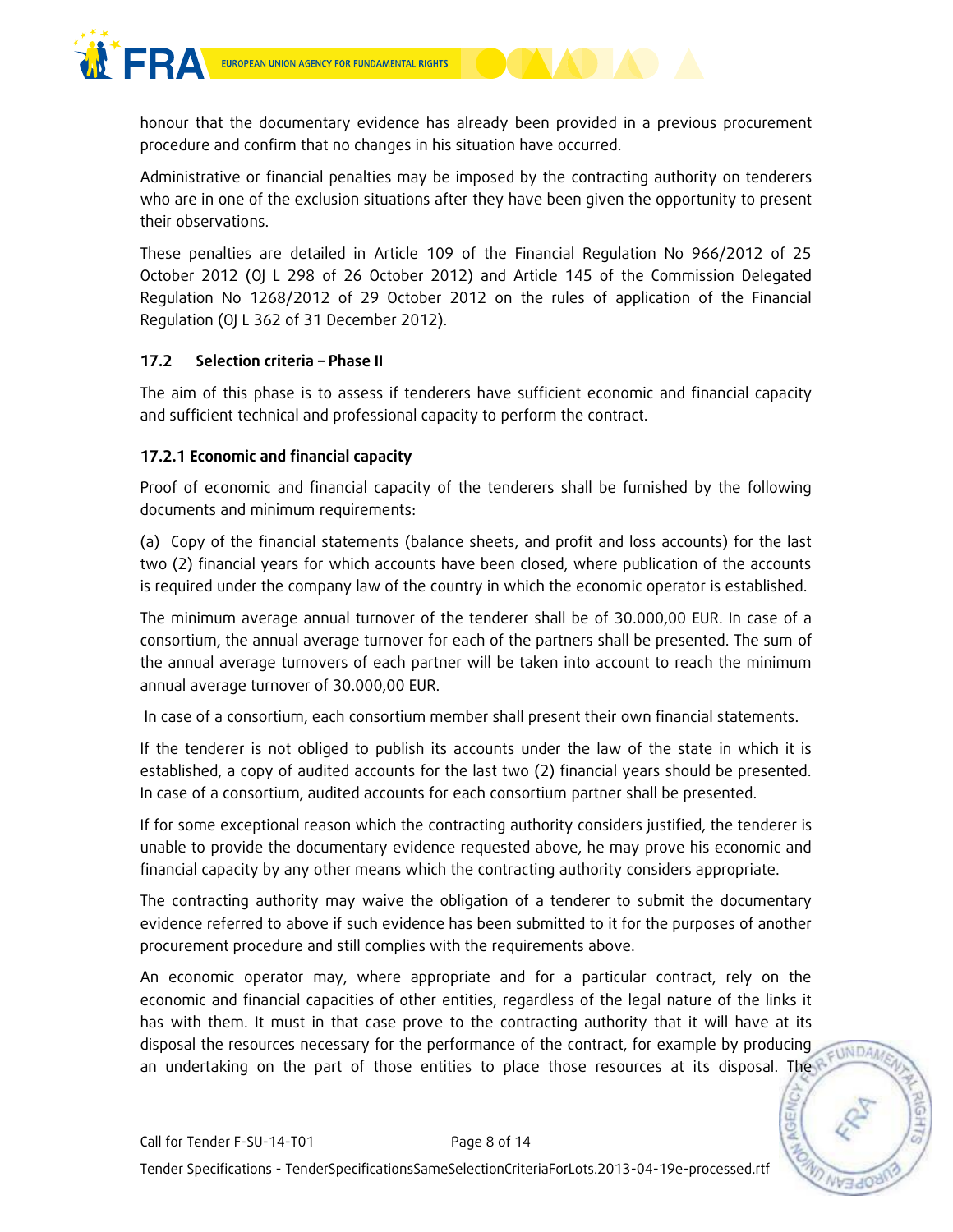

contracting authority may require that the economic operator and the entities referred to above are jointly liable for the execution of the contract.

#### **17.2.2 Technical and professional capacity**

Proof of the technical and professional capacity of the tenderers shall be furnished by the following documents and minimum requirements:

(a) Proof of enrolment in the relevant register, as prescribed by the laws of the Member State where the tenderer is established

An economic operator may, where appropriate and for a particular contract, rely on the technical and professional capacities of other entities, regardless of the legal nature of the links it has with them. It must in that case prove to the contracting authority that it will have at its disposal the resources necessary for the performance of the contract, for example by producing an undertaking on the part of those entities to place those resources at its disposal. The contracting authority may require that the economic operator and the entities referred to above are jointly liable for the execution of the contract.

#### **18. Assessment of tenders – Phase III**

The aim of this phase is to evaluate from the financial point of view the offers submitted by the tenderers. The award method is based on the lowest price.

#### **18.1 Technical evaluation**

Technical evaluation is not applicable for this tendering procedure.

#### **18.2 Financial evaluation**

#### **18.2.1 Financial award criteria**

The financial evaluation of the tender will be carried out by applying the following weightings to the prices offered for the items described below:

| Item No.      | <b>Description</b>                                                                     | Quantity | Weighting % |  |
|---------------|----------------------------------------------------------------------------------------|----------|-------------|--|
|               | Coffee 500gr "Fairtrade BIO", finely ground or<br>equivalent                           | 6        | 17          |  |
| $\mathcal{P}$ | "Twinings Earl Grey" 50Tb or equivalent                                                |          | 13          |  |
| 3             | Coffee filter "Melitta" 1 x 4 original naturbraun 1 pack<br>of 80 pieces or equivalent | 16       |             |  |
| 4             | Lump sugar "Wiener Zucker" 1 kg or equivalent                                          | 10       | 3           |  |
| 5             | "Maresi" Bottle 500g or equivalent                                                     | 15       |             |  |

Call for Tender F-SU-14-T01 Page 9 of 14

Tender Specifications - TenderSpecificationsSameSelectionCriteriaForLots.2013-04-19e-processed.rtf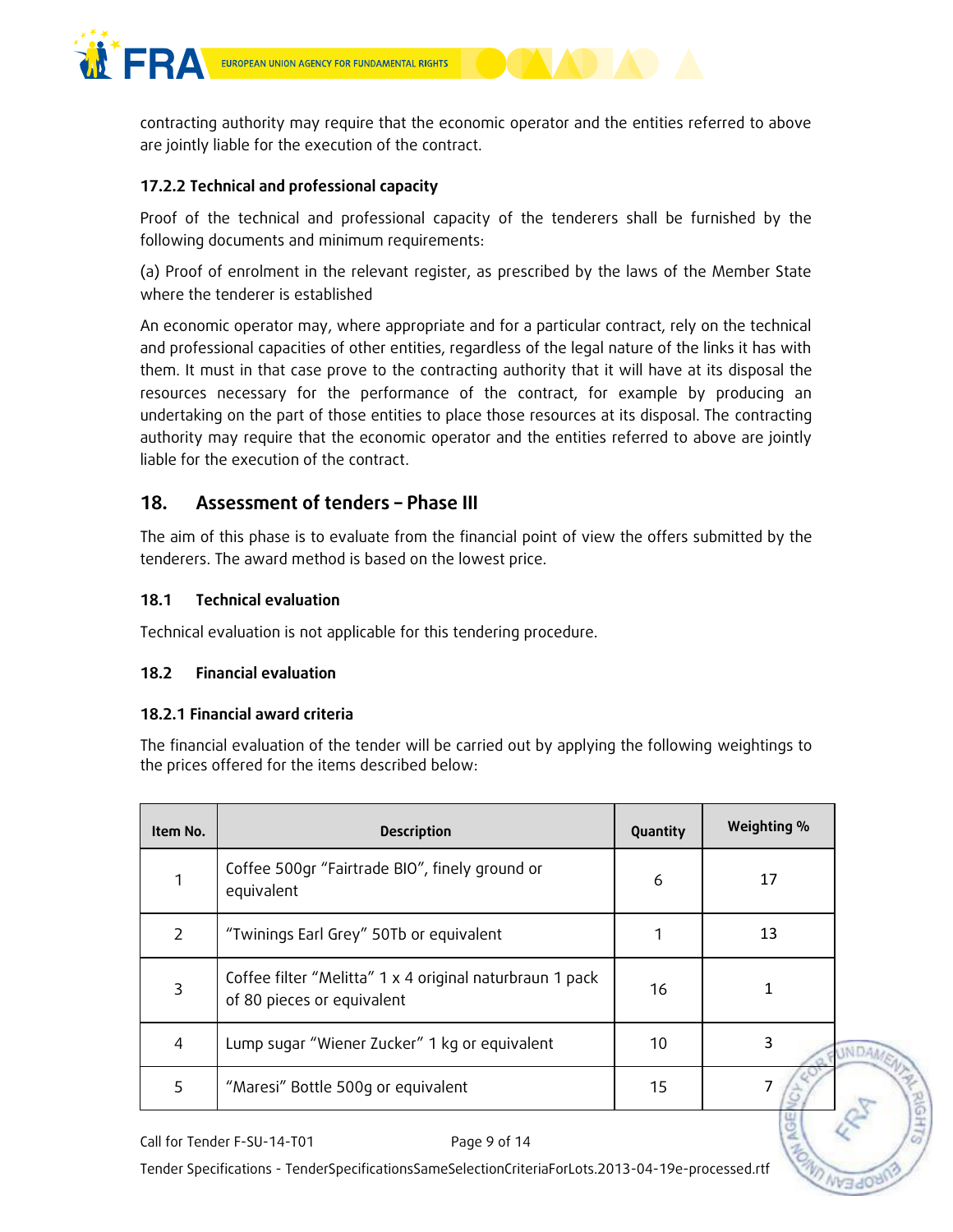

| 6              | Chocolates "Mozartkugeln" packing with approx. 18<br>pieces or equivalent                                       | 1            | 1              |
|----------------|-----------------------------------------------------------------------------------------------------------------|--------------|----------------|
| $\overline{7}$ | Cookies - "Gitterkekse" 1 pack - 375g or equivalent                                                             | $\mathbf{1}$ | $\overline{2}$ |
| 8              | Coffee 2 in 1 (coffee powder sachet with milk<br>whitener) 10 portions, pack of 140g or equivalent              | 1            | 3              |
| 9              | Coffee 3 in 1 (coffee powder sachet with milk<br>whitener and sugar) 10 portions, pack of 180g or<br>equivalent | 1            | 3              |
| 10             | Mineral water - "Römerquelle" plastic bottle 0,5 litre<br>(prickelnd) or equivalent                             | 12           | 3              |
| 11             | Mineral water - "Römerquelle" plastic bottle 0,5 litre<br>(still) or equivalent                                 | 12           | 3              |
| 12             | Sekt 0.75 litre "Prosecco Ca' Marina" or equivalent                                                             | 6            | 3              |
| 13             | Orange juice "Rauch" packing with 1 litre or equivalent                                                         | 12           | 3              |
| 14             | Apple juice "Rauch" packing with 1 litre or equivalent                                                          | 12           | 3              |
| 15             | "Calgonit" powerball Tabs for the dish washer approx.<br>60 pieces or equivalent                                | 6            | 6              |
| 16             | "Pril" dish liquid "Geschirrspülmittel" bottle 750 ml or<br>equivalent                                          | 6            | 3              |
| 17             | "Cosy" toilet paper - 3 paper "3 lagig" packing with 10<br>pieces or equivalent                                 | 6            | 15             |
| 18             | Artztseife flüssig, Nachfüllung 500ml (ohne pumpe) or<br>equivalent                                             | 6            | 6              |
| 19             | Delivery costs for orders above 200 EUR                                                                         | $\mathbf 1$  | 5              |

The tender with the lowest financial offer will receive 100 points in the financial evaluation. The remaining tenders will receive lower price indicators in proportion to their prices and in accordance with the following formula:

INDA.

AGENCL

## **financial score for tender X = (lowest financial offer / financial offer of tender X) \* 100**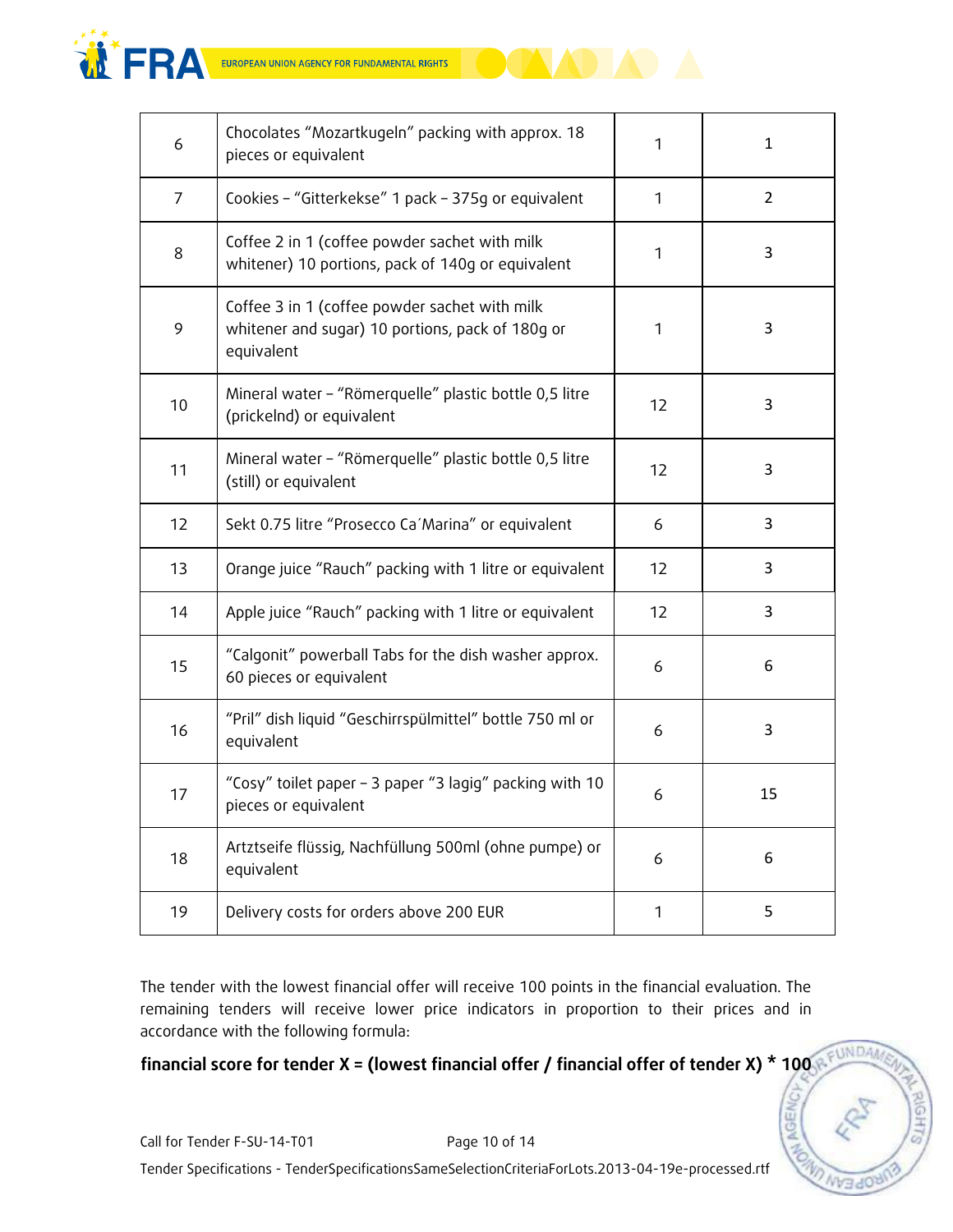

#### **18.2.2 Information concerning prices**

The financial evaluation of the offers will be based on the prices quoted by the tenderers in their financial proposals. The items mentioned in the financial proposal shall derive from the official price list attached to the tenderer's offer. Tenderers must fill in the Financial Offer Form included in Annex C.

When filling in the Financial Offer Form, tenderers must take into consideration that prices shall be:

- expressed in euro. For tenders in countries which do not belong to the euro zone, tenderers shall quote their prices in euro and the price quoted may not be revised in line with exchange rate movements. It is for the tenderer to select an exchange rate and assume the risks or benefits deriving from any variation.
- inclusive of all costs and expenses, directly and indirectly connected with the goods and/or services to be supplied/provided and including all the charges (travel and subsistence), unless otherwise stated in the tender documents.
- free of all duties and taxes (in particular VAT). According to Articles 3 and 4 of the Protocol on the Privileges and Immunities of the European Communities, the European Union Agency for Fundamental Rights is exempt from all charges, taxes and dues, including value added tax; such charges may not therefore be included in the calculation of the price quoted; the VAT amount must be indicated separately.

Prices are fixed and not subject to revision.

The supplies the financial offer refers to are intended to provide a fair, non-discriminatory basis for evaluation purposes. Consequently, cannot under any circumstances be considered to constitute a commitment on the part of the contracting authority to conclude specific contracts for the related services and quantities, and cannot give rise to any right of legitimate expectation on the part of the contractor.

However, the prices quoted by the tenderer in their financial offer are binding and will be applicable to the requested services/supplies by means of specific contracts or orders. If the tenderer is requested to quote unit prices in the Financial Offer Form included in Annex C, these unit prices are binding as well, and will be applicable to the services requested by means of specific contracts and orders.

#### **Official price list**

Prices shall be expressed in euro and shall be based on the contractor's Official price list available on the date of submission, which will be annexed to the offer.

The Official price list shall be updated frequently. Once the update of Official price list is made available to the contracting authority, the contracting authority must accept or refuse it. If the contracting authority does not react within one month the Official price list shall be deemed to have been accepted.

The tenderer must specify clearly if he gives price discounts to the contracting authority in relation to his Official price list.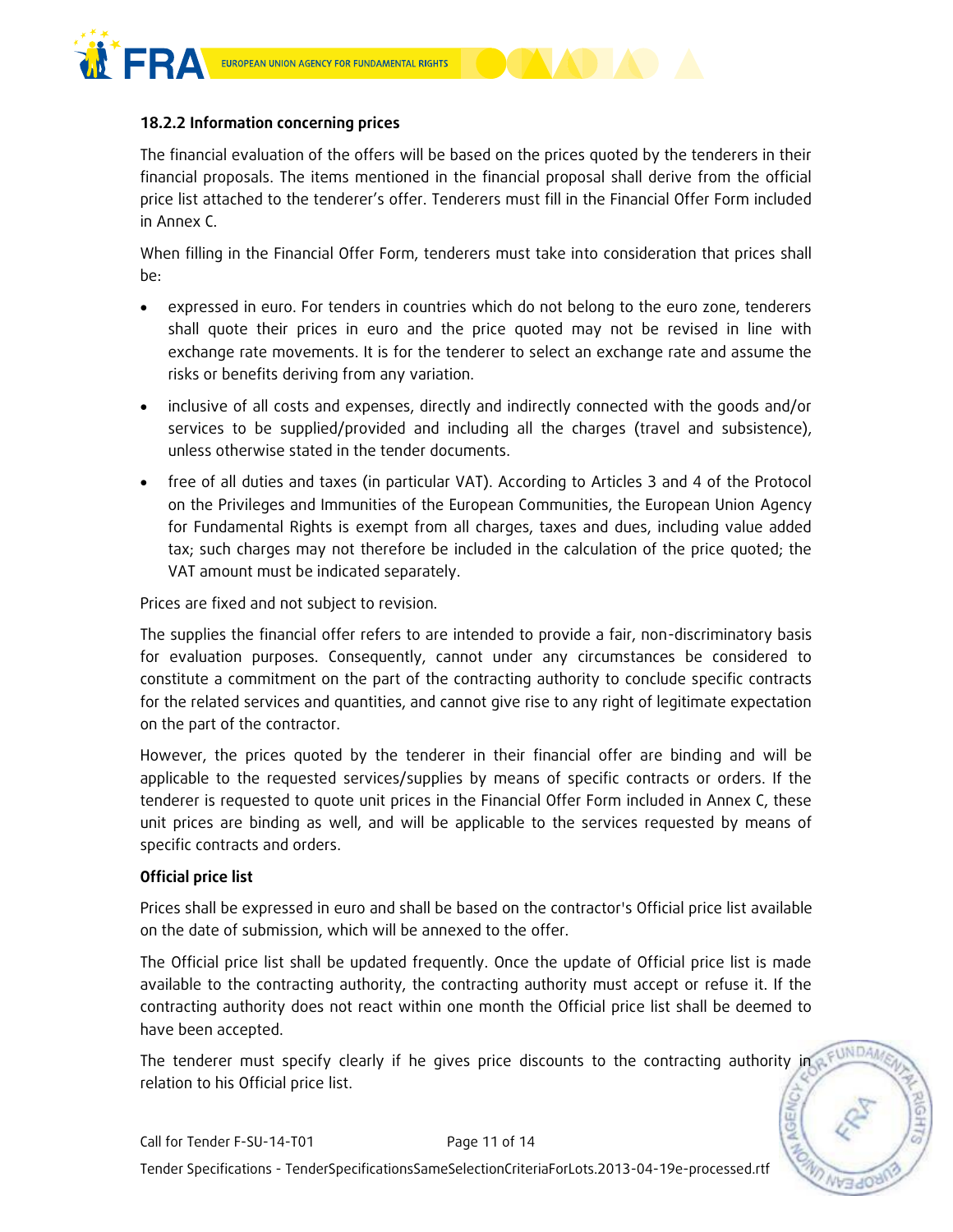

The Official price list may be available in electronic or physical (paper) version.

## **19. Contract award – Phase IV**

The contract will be awarded to the tenderer offering the lowest price amongst those tenderers compliant with the exclusion and selection criteria.

## **20. Information to tenderers on the outcome of the tender**

The contracting authority will inform tenderers of decisions reached concerning the award of the contract, including the grounds for any decision not to award a contract or to recommence the procedure.

The contracting authority will inform as soon as possible all tenderers whose tenders are rejected of the reasons for their rejection. If a written request is received, the contracting authority will inform, within not more than 15 calendar days from the date on which the written request is received, all tenderers who meet the exclusion and selection criteria, of the characteristics and relative advantages of the successful tender and the name of the tenderer to whom the contract is awarded.

However, certain details may not be disclosed where disclosure would hinder application of the law, would be contrary to public interest or would harm the legitimate commercial interests of public or private undertakings or could distort fair competition between those undertakings.

## **21. No obligation to award the contract**

The tendering procedure shall not involve the contracting authority in any obligation to award the contract.

No compensation may be claimed by tenderers whose tender has not been accepted, including when the contracting authority decides not to award the contract.

### **22. Cancellation of the tender procedure**

In the event of cancellation of the tender procedure, tenderers will be notified of the cancellation by the contracting authority. If the tender procedure is cancelled before the outer envelope of any tender has been opened, the unopened and sealed envelopes will be returned to the tenderers.

In no event shall the contracting authority be liable for any damages whatsoever including, without limitation, damages for loss of profits, in any way connected with the cancellation of a tender procedure even if the contracting authority has been advised of the possibility of damages.

### **23. How to submit the tender**

All tenders must be presented in two parts:

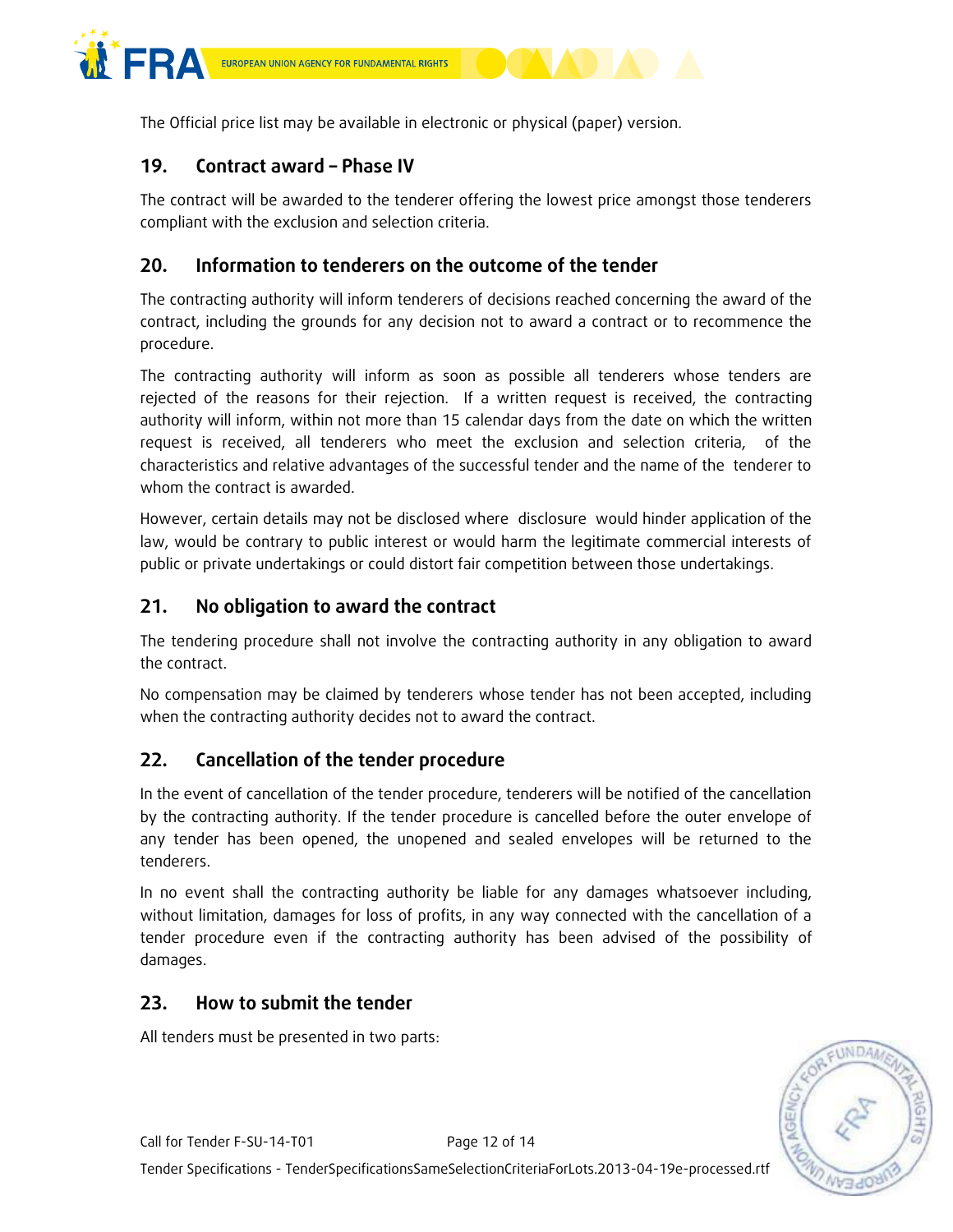

#### **Part 1 – Administrative Proposal**

In the Administrative Proposal, tenderers must include all the information and documents required by the contracting authority for the assessment of tenderers on the basis of the exclusion and selection criteria described above. For that purpose, tenderers must fill and sign the following documents using the forms included in Annex C:

#### **Section A: Tenderers Identification**

- Tenderers identification form (administrative details). If the tenderer is a consortium or a group of companies, only the leader must fill in the form.
- Legal Entities Form, to be signed by a representative of the tenderer authorised to sign contracts with third parties. There is one form for individuals, one for private entities and one for public entities. If the tenderer is submitting a joint offer, a Legal Entities Form must be submitted by each consortium or group member. It also has to be submitted by each identified subcontractor whose intended share of the contract is above 10% of the total contract value.
- Bank Identification Form filled in and signed by an authorised representative of the tenderer and his or her banker. In case of a joint offer, only one of the members of the consortium or group of companies, usually the leader, must complete the Bank Identification Form.
- Power of Attorney (in case of joint offers). In case of a joint offer, the power of attorney has to be signed by the leader and all consortium partners, preferably in a single document.
- Statement on Subcontracting, indicating the intention of the tenderer to subcontract part of the contract and the percentage of subcontracting per identified subcontractor.
- Letter of Intent of identified subcontractors (only if the tenderer intends to subcontract part of the contract).

#### **Section B: Exclusion Criteria information**

 Declaration of Honour with respect to the Exclusion Criteria and Absence of Conflict of Interest. To be submitted by each consortium or group member in case of joint offers and by each identified subcontractor whose intended share of the contract is above 10% of the total contract value.

#### **Section C: Selection Criteria (Economic and Financial capacity)**

 Copy of the financial statements (balance sheets, and profit and loss accounts) for the last two (2) financial years.

#### **Section D: Selection criteria (Technical and Professional Capacity)**

 Copy of the official certificate proving the enrolement in the relevant register, as prescribed by the laws of the Member State where the tenderer is established.